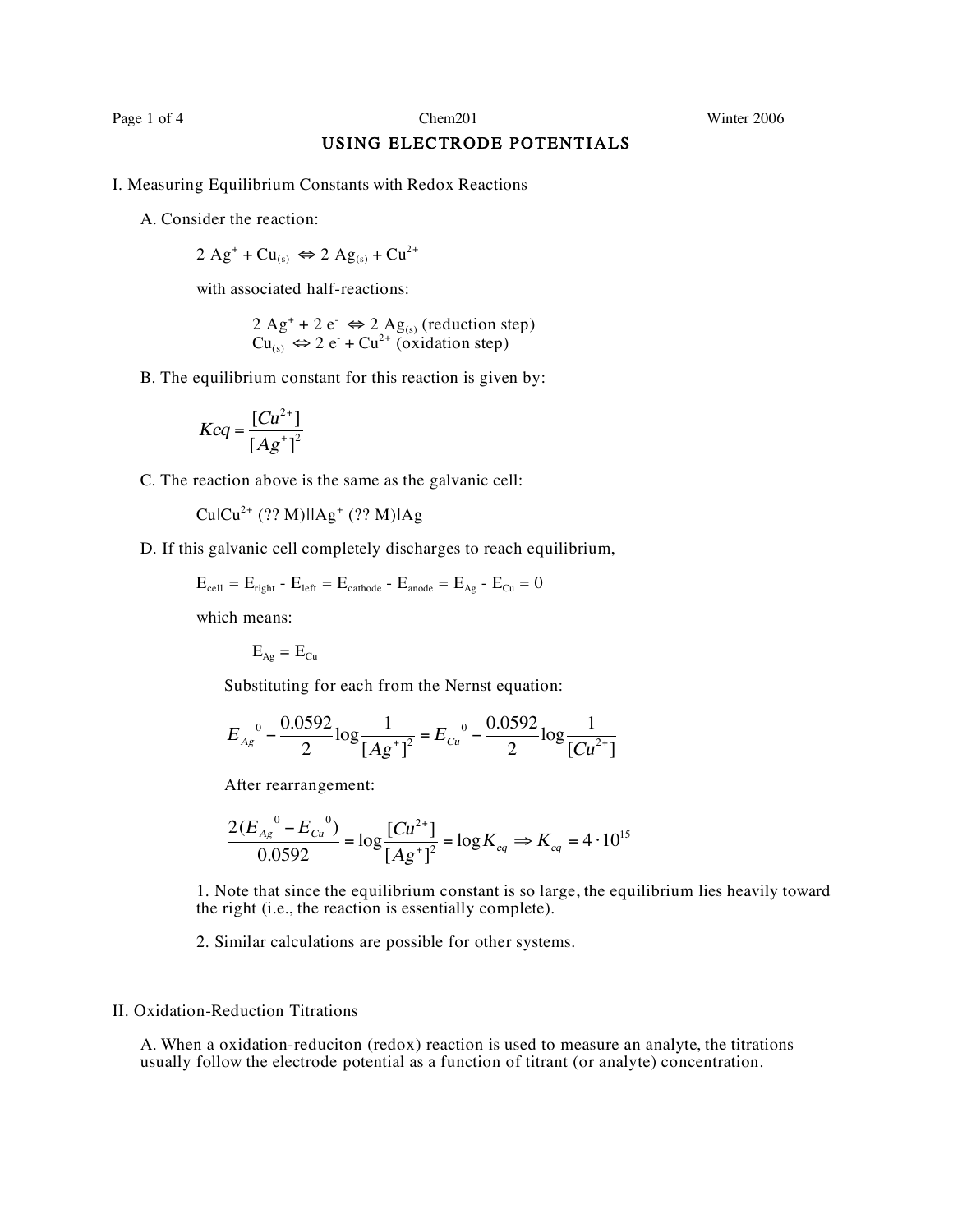Page 2 of 4 Chem201 Chem201 Winter 2006 B. Since the electrode potential is a log function of the concentrations, it behaves as a "p" function.



C. We will discuss the redox titrations in terms of a specific reaction and look at the calculations for each of the different regions of the titration curve. This would include:

- 1. Initially (before any titrant was added).
- 2. Before equivalence.
- 3. At the equivalence point.
- 4. After equivalence.

D. The specific reaction to consider: titration of iron(II) with cerium(IV)

$$
\text{Fe}^{2+} + \text{Ce}^{4+} \Leftrightarrow \text{Fe}^{3+} + \text{Ce}^{3+}
$$

1. Oxidation half-reaction:

$$
\text{Fe}^{2+} \Leftrightarrow \text{Fe}^{3+} + \text{e}^{-}
$$

2. Reduction half-reaction:

 $e^+ + Ce^{4+} \Leftrightarrow Ce^{3+}$ 

E. General comments about redox titrations and titration reactions.

1. The reactions must be fully reversible (i.e., the system must be at equilibrium at all times through the titration).

2. To be fully reversible means that:

 $E_{system} = E_{Ce} = E_{Fe} = E_{indication}$  and  $E_{cell} = 0$ 

a. The equilibrium concentration ratios of the oxidized and reduced forms of the two species are such that their attraction for electrons are identical.

b. The Nernst equation applies.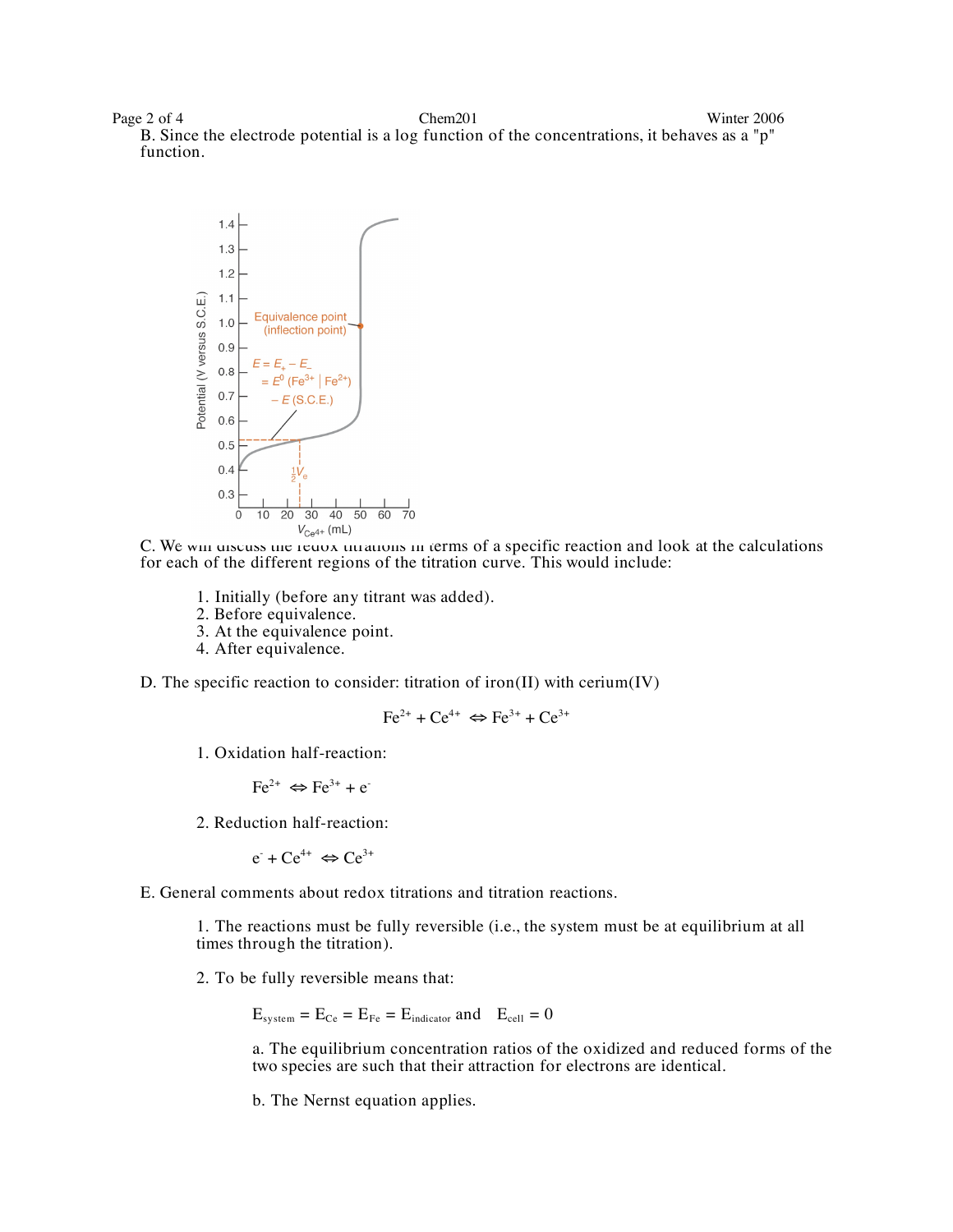3. Data from the titration can be used to calculate the titration curve using the Nernst equation for either the cerium(IV) or the iron(II) half-reactions.

4. In practice, for this kinds of example:

a. Before equivalence, the Fe(III) and Fe(II) concentrations are used to calculate the Esystem.

b. After equivalence, Ce(III) and Ce(IV) concentrations are used to calculate the  $E_{system}$ .

c. At equivalence, simplifying assumptions are made based upon the stoichiometric relationships to calculate the  $E_{system}$ .

F. Details of the titration: 50.00 mL of 0.05000 M Fe<sup>2+</sup> is titrated with 0.1000 M Ce<sup>4+</sup> in a medium containing 1.0 M  $H_2SO_4$  (thus the **formal potentials** can be used from the appendix in the back of the textbook).

G. Derivation/calculation of the titration curve:

1. Initial region: no Ce(IV) has been added

a. Since the amount of  $Fe^{3+}$  cannot be calculated (and is essentially zero), and the amount of  $Ce^{3+}$  is zero, the *potential cannot be calculated*.

b. Some amount of reaction must occur before numbers can be plugged into the Nernst equation.

2. Before equivalence: assume  $5.00$  mL of  $Ce<sup>4+</sup>$  solution have been added

$$
[Fe^{3+}] = \frac{5mL \cdot 0.1M}{50mL + 5mL} = \frac{0.5 \text{mmoles}}{55mL}
$$

$$
[Fe^{2+}] = \frac{(50mL \cdot 0.1M) - (5mL \cdot 0.1M)}{50mL + 5mL} = \frac{2 \text{mmoles}}{55mL}
$$

$$
E_{\text{system}} = E_{Fe} = E_{Fe}^f - \frac{0.0592}{1} \log \frac{[Fe^{2+}]}{[Fe^{3+}]} = 0.68 - 0.036 = 0.64V
$$

3. At equivalence: All the iron(II) is converted to iron(III); all the cerium(IV) is converted to cerium(III)

a. Note that at the equivalence point:

$$
[Fe3+] = [Ce3+]
$$
  
[Fe<sup>2+</sup>] = [Ce<sup>4+</sup>] ==> a very small amount!!

b. The system potential can be calculated by combining the Nernst equations for **both** species as follows:

$$
E_{system} = E_{Ce} = E_{Ce}^f - \frac{0.0592}{1} \log \frac{[Ce^{3+}]}{[Ce^{4+}]}
$$